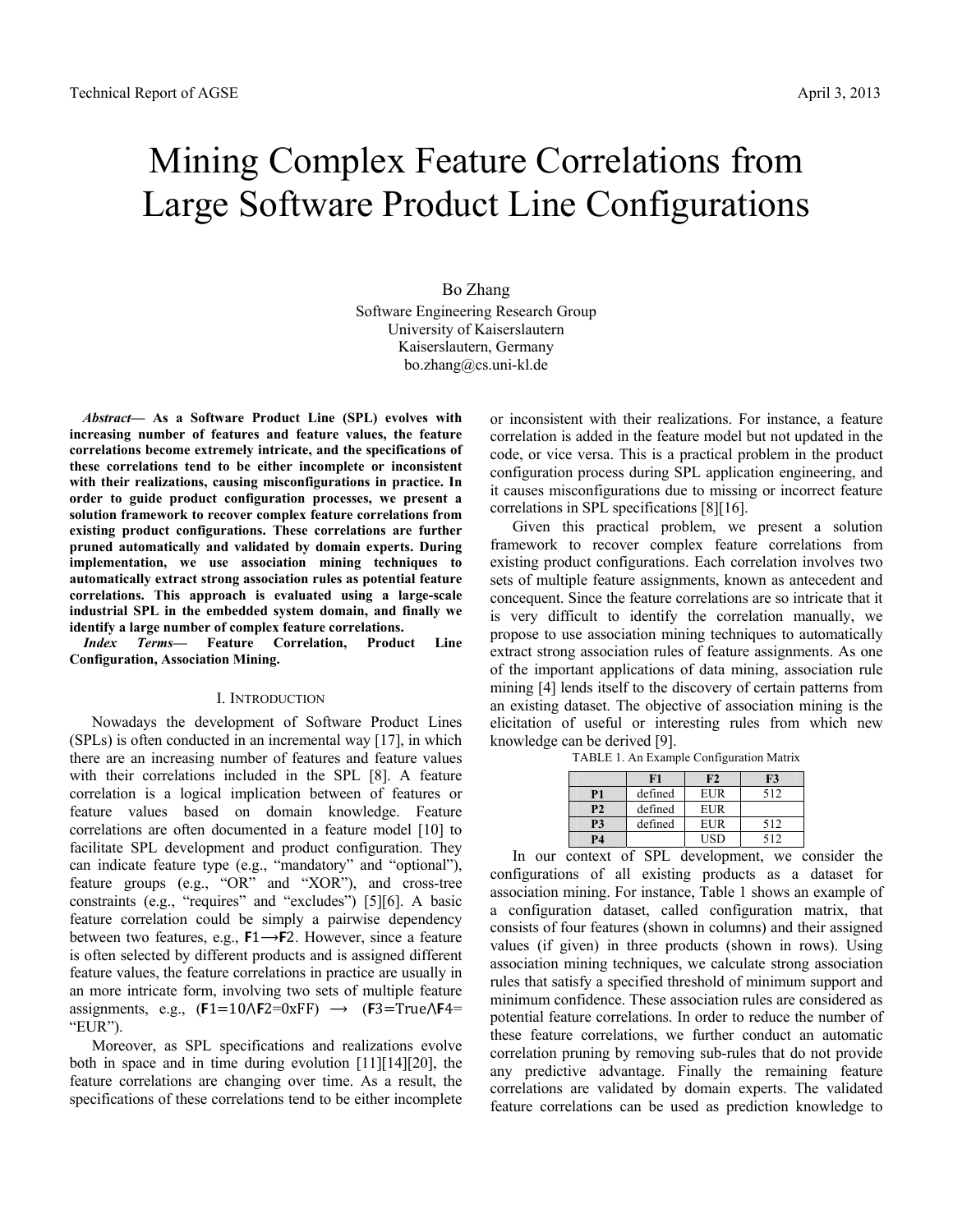provide recommendations on selected features and assigned feature values during configurations of new products.

In our previous study [23], the correlation mining framework was presented and demonstrated with an industrial example. However, there was an scalability problem in the implementation of a third party association mining tool called Orange [15], and thus we restricted the input dataset and the derived association rules were incomplete. In this paper, we calculate frequent itemsets using a more advanced algorithm called LCM [21], and then we conduct association rule generation and pruning to derive complete and concise feature correlations with tool support.

This paper is organized as follows. The solution framework is presented in section 2 as an overview of our approach, and then each process of the framework is introduced in following sections. As the first step, configuration extraction is presented in section 3, and then the process of data preparation is discussed in section 4. While correlation mining is presented in section 5, the subsequent process of correlation pruning is introduced in section 6. Related studies are discussed in section 7, and finally the conclusion is presented in section 8.

# II. SOLUTION FRAMEWORK

Given the problem of the implicit feature correlations among product configurations, we present a solution framework including a series of processes as shown in Fig. 1. The input of our approach is product configurations separately documented in each product. The first process is configuration extraction which analyzes all existing product configurations and results into a configuration matrix consisting of selected features with their values (if given) across all products (see Table 1). Then the second process of data preparation adapts the information in the configuration matrix by unifying the data format and discretizing continuous feature values. After that the configuration matrix is transformed into a dataset that is suitable for correlation mining.



Figure 1. Feature Correlation Mining Framework.

During the correlation mining process, we use association mining techniques to identify significant association rules as potential feature correlations in two steps. In the first step, frequent itemsets of feature assignments are calculated that satisfy a specified threshold of minimum support. Then these frequent itemsets are used to identify strong association rules

between two sets of feature assignments. Each association rule should satisfy a specified threshold of minimum confidence.

After correlation mining, the identified association rules have to be pruned because many rules are sub-rules and each of them can be implied by a parent rule with equal or smaller confidence. Therefore, these sub-rules do not provide any predictive advantage and should be removed from the set of feature correlations. Finally, each feature correlation is checked manually by domain experts to decide whether there exists a semantic relationship or that is only a coincidence.

Besides, the automated processes of correlation mining and pruning might be conducted repeatedly for different reasons. One scenario is that due to the large size of dataset the frequent itemsets and association rules can be generated incrementally. Another scenarios is that if the derived association rules are too less or too many, then the values of minimum support and minimum confidence might need to be adjusted by domain experts in order to shrink or extend the scope of association rules.

Our correlation mining approach is evaluated using an example of a large-scale industrial SPL in the embedded system domain. This industrial SPL contains 101 products, and each product has a separate configuration file written in XML language. In the following sections of this paper, we present the processes from configuration extraction to correlation pruning along with the industrial example. Each process is conducted automatically. The manual process of correlation validation is still in research progress and will not be introduced in this paper.

# III. CONFIGURATION EXTRACTION

In this paper, product configurations are provided as the input for mining feature correlations. A product configuration includes selected features for this product, and sometimes a selected feature can be assigned a certain value. We extract such feature information from configurations of all existing products and build a configuration matrix of the SPL. Besides, we conduct various quantitative measurements in order to investigate the problem domain and guide our correlation mining process.



Figure 2. Product Configurations in Different Forms.

We notice that product configurations may exist in different forms in real SPLs. For instance, Fig. 2 shows the same product configuration in the form of an XML file and macro definition in source code respectively. Hence, different parsing techniques are needed to extract selected features and their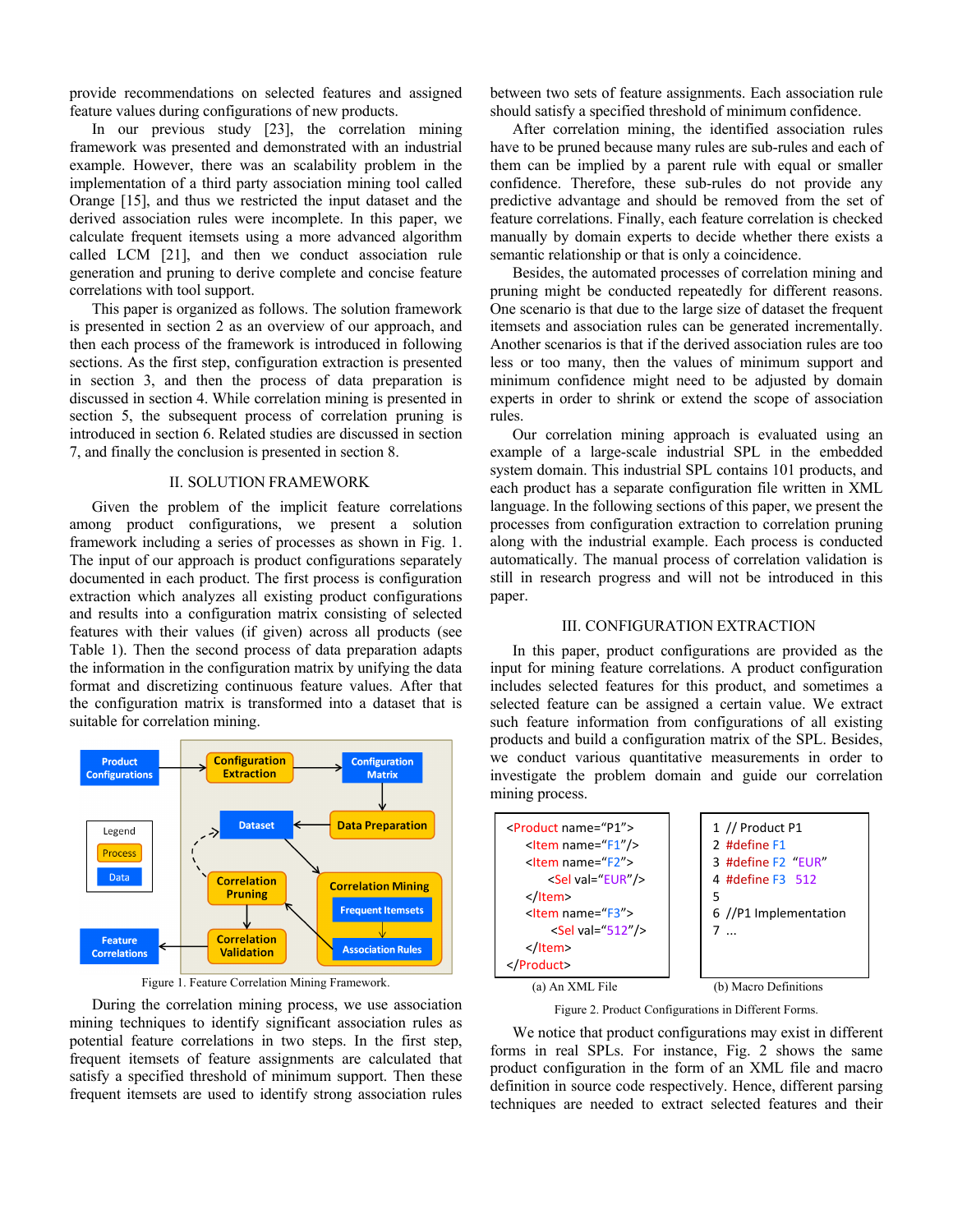assigned values. In our previous work [22], we parsed configurations in macro definitions. However, since configurations in our industrial example are written in XML files, we use Python scripts to parse the XML configuration files and extract features and their assigned values. Moreover, since configurations are separated in the implementation of each product, it is necessary to synthesize the extracted feature information in order to identify their correlations. Therefore, we propose to build a configuration matrix as shown in Table 1, which is actually a feature-product table that documents selected features and their assigned values across all products.

Besides, if a feature is only selected without being assigned any value in all product configurations, then it is a binary feature. Otherwise it is a non-binary feature. A binary feature in the configuration matrix is assigned an artificial value "defined", such as F1 in Table 1. After parsing all the 101 configuration files of our industrial example, we build a configuration matrix with 100 valid products and 480 features (one configuration file is empty). Although it is not possible to present such a huge matrix in this paper, we conduct further measurements on the configuration matrix to investigate the problem domain.





Besides measuring the number of features in each product, we also focus on feature characterization across all products. The pie chart in Fig. 4(a) shows that there are 147 binary features (30%) and 247 features with only one value (51%). The remaining 86 features have at least two up to 91 values. Note that the features with one value should not be considered as binary features. For instance, F3 in Table 1 has been assigned only one value "512", but it could be assigned a different value in future product configurations.



Figure 4. Feature Characterization across All Products.

Furthermore, the box plot in Fig. 4(b) shows that each feature is selected by at least one product and at most 100 products (which means it is a mandatory feature), and most features are selected by around four products (median value). The measurements shown in Fig. 4 indicate that on average each feature is selected by numerous products with different values, while many products have the same feature with the same value. Therefore, we assume that there are intensive correlations between feature assignments.

#### IV. DATA PREPARATION

In order to use the extracted configuration matrix for feature correlation mining, it is necessary to adapt the data in the matrix and make it suitable as a dataset for correlation mining algorithms. A dataset is formalized as follows. Let  $\mathbb{F}$  = F1, F2, ..., Fm be a set of features, and let  $\mathbb{P} = \mathsf{P1}$ , P2, ..., Pn be a set of product configurations known as transactions in data mining. Each transaction of product  $P$  is a represented as a vector with the length of m, where  $P[i] = v$  if feature Fi is selected by product **P** with the value  $\nu$ .

The conducted data adaptations are as follows.

# *A. Assigning Feature Values*

During configuration extraction, a defined binary feature is assigned an artificial value "defined", because the dataset needs to have a consistent scheme for correlation mining. However, there might be absent features which are not defined in a corresponding product, and it is unclear whether there exists an exclusive correlation between an absent feature and the other defined features in the product. If such exclusive correlation can be confirmed by domain experts, then our approach can be also applied to mine exclusive feature correlations (e.g.,  $F1 =$ "defined" $\leftrightarrow F2 =$ "USD"). In this paper, we only focus on mining implicative correlations (e.g.,  $F1 =$ "defined" $\rightarrow F3 = 512$ ).

#### *B. Encoding Feature Assignments*

Given the large dataset containing various features and feature values, we encode each feature assignment (i.e., a pair of feature name and value) in the configuration matrix into a unique identifier, so that the encoded dataset can be used to conduct correlation mining and pruning in an efficient way. Therefore, each transaction in the encoded dataset is simply a set of identifiers instead of feature assignments. For instance,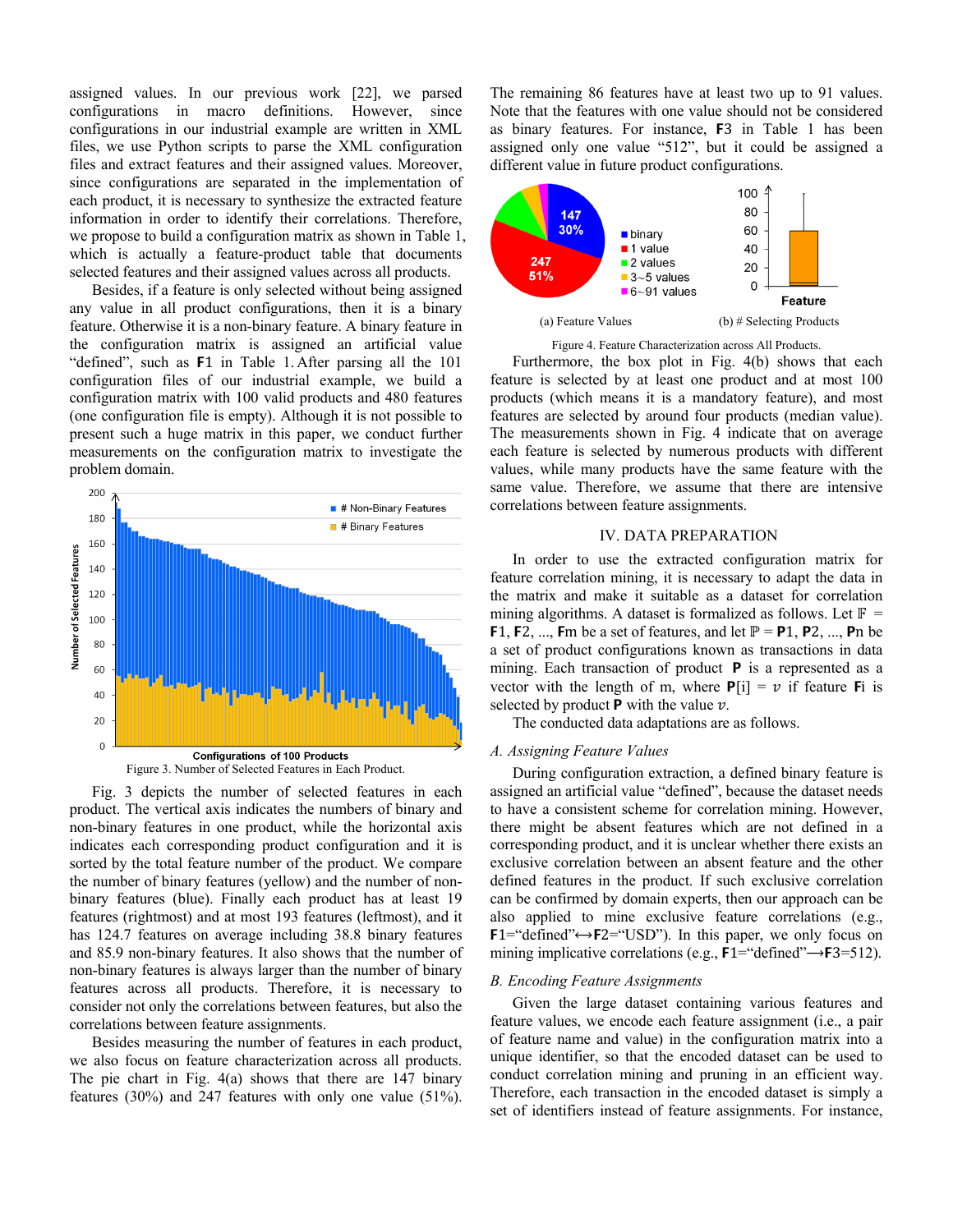the configuration matrix in Table 1 is encoded as shown in Table 2. In our industrial example, totally 742 different feature assignments are encoded into numeric identifiers.

| TABLE 2. An Encoded Dataset |  |  |
|-----------------------------|--|--|
|-----------------------------|--|--|

| P <sub>1</sub> | item1 | item <sub>2</sub> | item4             |
|----------------|-------|-------------------|-------------------|
|                |       |                   |                   |
| P2             | item1 | item <sub>2</sub> |                   |
| P3             | item1 | item <sub>2</sub> | item <sub>4</sub> |
| P4             |       | item <sub>3</sub> | item4             |
|                |       |                   |                   |

# V. CORRELATION MINING

In this section, we use association mining techniques [4] to identify correlations between feature assignments from a dataset of the configuration matrix. The correlation mining process is conducted in two steps. The first step is to calculate frequent features itemsets, while the second step is to construct feature association rules by splitting a frequent itemset into the antecedent and consequent of a rule. Due to the absence of domain knowledge, we set the association threshold of minimum support and minimum confidence to be very high (both 0.95). Finally the association rules are considered as potential feature correlations.

### *A. Frequent Itemsets*

In order to derive association rules from a dataset, it is necessary to first calculate frequent itemsets. A frequent itemset is a set of items that exists with at least a specified percentage (called support) across all transactions (products). In our SPL context, each itemset is a set of feature assignments, and the support of an itemset is defined as the number of products containing these feature assignments divided by the number of all products, i.e.,

#### $Supp(\Gamma) = |\{P | \Gamma \text{ is selected in } P \}| / |\mathbb{P}|$

where  $\Gamma$  is an itemset of encoded feature assignments, and **P** is a product in all products ℙ. For instance, in Table 1 the support of the itemset  $\{item1, item5\}$  (i.e.,  $\{F1 = defined, F3 = 512\}$ ) is 2/3. An itemset is frequent if its support is equal or larger than a minimum value *minsup*, which is usually larger than 0.5 and given by domain experts.

Agrawal and Srikant [2] observed that any subset of a frequent itemset is also frequent, known as the *downward closure* property. Based on this property, they developed the classic Apriori algorithm to calculate all frequent itemsets. The algorithm starts from an empty set by adding items one by one, and builds a frequent itemset of size k iteratively from its subset of size k-1. However, in our previous study [23] the calculation of frequent itemsets with all 480 features across 100 products using this algorithm was time-consuming and finally leads to a memory overflow. In this paper, in order to derive complete feature correlations we use a more advanced algorithm LCM [21] to calculate frequent itemsets. The algorithm is also implemented as an open source tool [12].

In our industrial example, we set the *minsup* to be 0.95 in the LCM tool and get 4029 frequent itemsets from 480 features across 100 products. We calculate frequent itemsets with at least two items, because itemsets with single items cannot be used to generate association rules. The bubble chart in Fig. 5 illustrates a distribution of these itemsets in terms of support and size. The support value ranges from 0.95 to 1.00 indicating their frequency of occurrence, while the size of these itemsets ranges from two to Max. ten. The largest bubble indicates a cluster of 649 frequent itemsets with a support of 0.95 and five features. The chart indicates that most itemsets contain multiple features (5.14 on average) with strong support. Since the size of a frequent itemset implies the size of an association rule derived from it, we expect to identify numerous complex association rules containing multiple features.



#### *B. Association Rules*

Based on the calculated frequent itemsets, the second step is to identify association rules that satisfy given thresholds of minimum support and minimum confidence. An association rule  $\boldsymbol{Y}$  is an implication of the form  $\langle \boldsymbol{A} \rightarrow \boldsymbol{C} \rangle$ , where **A** and **C** are the antecedent and consequent of  $Y$ , and they contain feature assignments in the form of conjunctive formulas.

A product **P** *satisfies* a feature formula (such as  $\bf{A}$  or  $\bf{C}$ ) only if all the feature assignments in the formula are defined in **P**. The support of an association rule  $\boldsymbol{Y}$  is defined as the number of products that satisfy  $A \wedge C$  divided by the number of all products, i.e.,

 $\text{Supp}(\boldsymbol{Y}:\boldsymbol{A}\rightarrow\boldsymbol{C})=|\{\mathbf{P} \mid \mathbf{P} \text{ satisfies } \boldsymbol{A}\wedge\boldsymbol{C}\}|/|\mathbb{P}|$ 

According to [2], an association rule  $\boldsymbol{Y}$  is constructed from a frequent itemset  $\Gamma$  by splitting its feature assignments into  $\vec{A}$ and  $C$  arbitrarily. Therefore, the support of  $\Gamma$  equals to the support of  $Y$ . For instance, the association rule  $\langle F1 = \text{``defined''} \rightarrow F3 = 512 \rangle$  is derived from the frequent itemset  ${F1=defined, F3=512}$  with the same support 2/3. Since the support of  $\Gamma$  satisfies its threshold *minsup*, the support of  $\Upsilon$  also satisfies *minsup*, and hence *minsup* of  $\Gamma$  is also considered as *minsup* of  $\Upsilon$ . Moreover, a strong association rule should further satisfy a minimum confidence (*minconf*). The confidence of an association rule  $Y$  is defined as the number of products that satisfy  $A \wedge C$  divided by the number of products that only satisfy  $A$ , i.e.,

$$
Conf(Y:A \rightarrow C) = |\{P | P \text{ satisfies } A \land C \}|
$$
  
 
$$
/ |\{P | P \text{ satisfies } A \}|
$$

For instance, the confidence of the association rule  $\langle F1 = \text{``defined''} \rightarrow F3 = 512 \rangle$  is 2/3=0.67. In fact, the confidence of  $(Y:A \rightarrow C)$  has the same definition as the conditional probability of  $C$  given  $A$ , i.e., Prob( $C|A$ ). Besides, the value of *minconf* is usually larger than 0.5 and given by domain experts.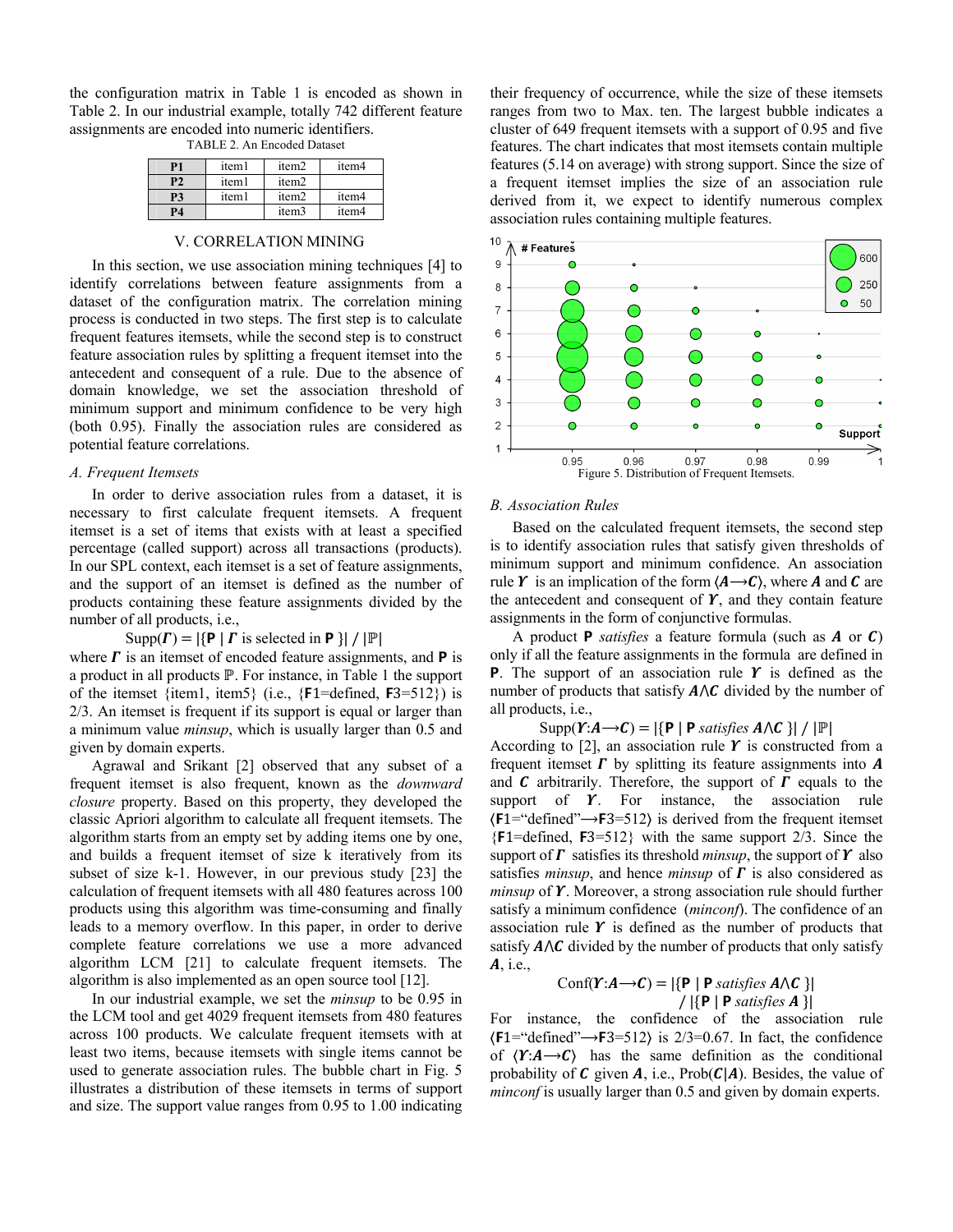

In our industrial example, the *minsup* remains to be 0.95 and the *minconf* is set to be also 0.95. Finally, we find 228,830 association rules based on the previous calculated 4029 frequent itemsets. These rules involve 10 binary features and 8 non-binary features. We group these rules by their support and confidence, and the distribution result is illustrated with a bubble chart in Fig. 6. It shows that most rules have very high confidence, and the largest five groups of rules are presented in Table 2(a), where the confidence of the largest group (containing 45682 rules) even reaches 1. It means that these rules apply to all existing products.

Table 2. Largest Five Groups of Association Rules

| <b>Supp</b> | Conf | # Rules | Ante. | Cons. | # Rules |
|-------------|------|---------|-------|-------|---------|
| 0.95        | 1.00 | 45682   |       |       | 18100   |
| 0.95        | 0.99 | 41715   |       |       | 17360   |
| 0.95        | 0.96 | 23004   |       |       | 17360   |
| 0.95        | 0.97 | 22356   |       |       | 13575   |
| 0.95        | 0.98 | 20169   |       |       | 13575   |



Moreover, we also group all association rules by their size of antecedents (Ante.) and size of consequents (Cons.), and the distribution result is illustrated with a bubble chart in Fig. 7. According to the list of the largest five groups shown in Table 2(b), the biggest bubble indicates a group of 18100 rules involving six features in total. In general, it shows that most rules have around three features both in their antecedents and in

consequents. These rules indicate complex correlations between feature assignments, and can provide prediction knowledge to facilitate product configuration in practice.

Besides, it seems that two association rules with symmetrical antecedent and consequent (i.e.,  $A \rightarrow C$  and  $C \rightarrow A$ ) usually satisfy both *minsup* and *minconf*. The reason is that on the one hand they have the same support that is very high (between 0.95 and 1); on the other hand their confidences depend on Supp( $A$ ) and Supp( $C$ ), which are even higher and close (between Supp $(A \wedge C)$  and 1). As a result, the distribution of association rules in Fig. 7 looks symmetrical as well.

# VI. CORRELATION PRUNING

The association rules satisfying the constraints of *minsup* and *minconf* are considered as potential feature correlations. However, the number of derived association rules can easily explode in a dense dataset. It results into a huge number of redundant association rules. For example, it is unrealistic to understand and validate the 228,830 association rules in our industrial example. Given such a problem, we propose to prune sub-rules that have equal or smaller confidence than their parent rules.

Let  $\Upsilon_p: A_p \rightarrow C_p$  and  $\Upsilon_s: A_s \rightarrow C_s$  be two association rules, where  $\boldsymbol{A}$  and  $\boldsymbol{C}$  denote the antecedent formula and the consequent formula of an association rule. Let  $S(A)$  and  $S(C)$ be the itemsets of **A** and **C**. Assuming  $S(A_p)$  is a subset of  $S(A_s)$ , and  $S(C_s)$  is a subset of  $S(C_p)$ , we have  $A_s = A_p \wedge A'$  and  $C_p =$  $C_s \wedge C'$ , where A' and C' are conjunctions of itemsets that can be empty. According to the theorems in propositional logic,

$$
A_{p} \rightarrow C_{p} = \neg A_{p} \lor C_{p} = \neg A_{p} \lor (C_{s} \land C')
$$
  
\n
$$
= (\neg A_{p} \lor C_{s}) \land (\neg A_{p} \lor C')
$$
  
\n
$$
\Rightarrow \neg A_{p} \lor C_{s} \Rightarrow \neg A_{p} \lor \neg A' \lor C_{s}
$$
  
\nand  
\n
$$
A_{s} \rightarrow C_{s} = \neg A_{s} \lor C_{s} = \neg (A_{p} \land A') \lor C_{s}
$$
  
\n
$$
= (\neg A_{p} \lor \neg A') \lor C_{s} = \neg A_{p} \lor \neg A' \lor C_{s}
$$
  
\nSo,  $A_{p} \rightarrow C_{p} \Rightarrow A_{s} \rightarrow C_{s}$ 

Finally, it is concluded that for two association rules  $\gamma_p$  and  $\Upsilon$ <sub>S,</sub> if  $S(A_p) \subseteq S(A_s)$  and  $S(C_s) \subseteq S(C_p)$  then  $\Upsilon$ s is a sub-rule of  $\Upsilon_p$ , i.e.  $Y_p \rightarrow Y_s$ . If the confidence of a sub-rule Ys is equal or smaller than the confidence of its parent rule  $Y_{p}$ , i.e., Conf( $\gamma$ s) < Conf( $\gamma$ p), then  $\gamma$ s should be pruned because it does not provide any predictive advantage. For instance in the example of Table 1, if the *minsup* is small enough, then there is an association rule  $(F2=30 \rightarrow F3=512 \wedge F4=EUR)$  with a confidence of 1, and its sub-rule  $(F2=30 \rightarrow F3=512)$  has the same confidence of 1. Therefore, the sub-rule  $(F2=30 \rightarrow F3=512)$  should be pruned from the set of association rules, which does not affect the prediction capacity of feature correlations at all.

After analyzing the previously derived association rules in our industrial example, we finally find 228,377 redundant rules in total and successfully reduce the number of association rules from 228,830 to 453 (0.2%) without losing any predictive knowledge. These rules involve 10 binary features and 8 nonbinary features, which has exactly the same coverage as the association mining result before pruning. These binary features and non-binary features are listed in Table 3, and the feature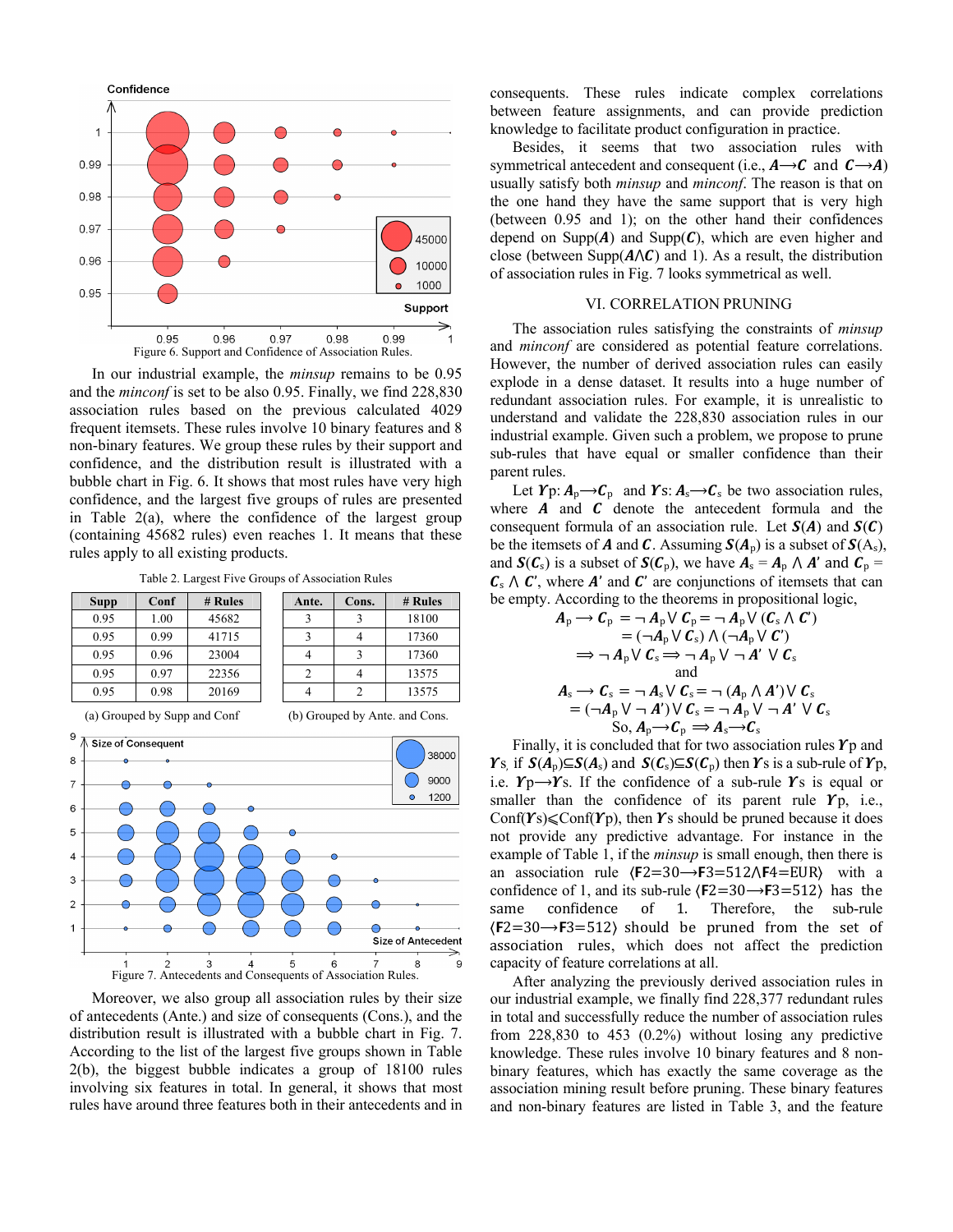names are anonymized for the sake of industrial confidentiality. Due to the high threshold of *minsup* and *minconf*, these features are selected in almost all products, and the non-binary features do not have too many different values.

| BF1<br>100<br>NBF1<br>BF2<br>100<br>NBF <sub>2</sub><br>99<br>NBF3<br>BF3<br>1<br>99<br>BF4<br>$\overline{2}$<br>NBF4<br>98<br>BF5<br>NBF5<br>BF6<br>96<br>NBF <sub>6</sub><br>1<br>96<br>NBF7<br>$\overline{2}$<br>BF7<br>96<br>NBF <sub>8</sub><br>BF8 | Feature | # Products | Feature | # Values | # Produ |
|----------------------------------------------------------------------------------------------------------------------------------------------------------------------------------------------------------------------------------------------------------|---------|------------|---------|----------|---------|
|                                                                                                                                                                                                                                                          |         |            |         |          | 100     |
|                                                                                                                                                                                                                                                          |         |            |         |          | 100     |
|                                                                                                                                                                                                                                                          |         |            |         |          | 100     |
|                                                                                                                                                                                                                                                          |         |            |         |          | 100     |
|                                                                                                                                                                                                                                                          |         |            |         |          | 99      |
|                                                                                                                                                                                                                                                          |         |            |         |          | 99      |
|                                                                                                                                                                                                                                                          |         |            |         |          | 98      |
|                                                                                                                                                                                                                                                          |         |            |         |          | 97      |
| 95<br>BF9                                                                                                                                                                                                                                                |         |            |         |          |         |
| 95<br><b>BF10</b>                                                                                                                                                                                                                                        |         |            |         |          |         |

Table 3. Features in Correlations

Feature # Values # Products

(a) Binary Features (b) Non-Binary Features

Table 4. Largest Five Groups of Rules After Pruning

| <b>Supp</b> | Conf | # Rules | Ante. | Cons. | # Rules |
|-------------|------|---------|-------|-------|---------|
| 0.95        | 0.95 | 80      |       |       | 112     |
| 0.95        | 0.96 | 48      |       |       | 98      |
| 0.96        | 0.96 | 48      |       |       | 81      |
| 0.97        | 0.97 | 36      |       |       | 48      |
| 0.96        | 0.97 | 30      |       |       | 30      |

| Ante. | Cons. | # Rules |
|-------|-------|---------|
|       |       | 112     |
|       | 6     | 98      |
|       |       | 81      |
|       | 5     | 48      |
|       | C     | 30      |
|       |       |         |

(a) Grouped by Supp and Conf (b) Grouped by Ante. and Cons.

As done in section 5, we again group the remaining association rules first by their support and confidence, and then by their size of antecedent and size of consequent, and the largest five groups in each case are listed in Table 4. The rule distribution in terms of support and confidence is illustrated in a bubble chart in Fig. 8, and the largest bubble is a group of 80 association rules as shown in Table 4(a). Compared to the distribution illustrated in Fig. 6, it indicates that the average association rule after pruning has a similar level of support, but lower level of confidence.



The rule distribution in terms of size of antecedent and size of consequent is illustrated in a bubble chart in Fig. 9, and the largest bubble is a group of 112 association rules as shown in

Table 4(b). Compared to the distribution illustrated in Fig. 7, it indicates that the average association rule after pruning has a smaller size of antecedent but a significantly larger size of consequent. In fact, that is exactly the characteristics of parent association rules that provide equal or stronger predictive knowledge than their sub-rules.



Figure 9. Antecedents and Consequents of Remaining Rules.

# VII. RELATED WORK

Since feature correlations are often documented in feature models as feature constraints, there are several related studies in extracting the feature model from existing products of a SPL. Czarnecki et al. [7] [18] introduced the concept of Probabilistic Feature Model (PFM) and extracted soft and hard feature constraints from product configurations. However, they only considered correlations of binary features without value, and the antecedents of their correlations only contain a single feature. Lora-Michiels et al. [13] also proposed a reverse engineering approach to extracting a feature model including structural and transversal feature correlations from product configurations. However, the correlations they identified are only between two binary features. Both of the two studies used association mining techniques to identify feature correlations. However, neither of them considered complex correlations between sets of multiple feature assignments.

Besides, She et al. [19] presented an approach to extracting feature models from feature correlations and descriptions. They proposed to determine parent features based on text similarity and domain knowledge. Acher et al. [1] extract feature models of single products from product descriptions and automatically merge them into a feature model of the SPL. These studies did not address the problem of feature correlation mining from configurations.

Regarding association mining techniques, the classical algorithm is Apriori [2]. However, it is not the optimal solution and has a scalability problem in our previous study [23]. An advanced algorithm for calculating frequent itemsets is LCM [21], which manages to calculate frequent closed itemsets in polynomial time per itemset. Due to the downward closure property, the frequent itemsets can be calculated by finding all subsets of a frequent closed itemset. Our analysis has proved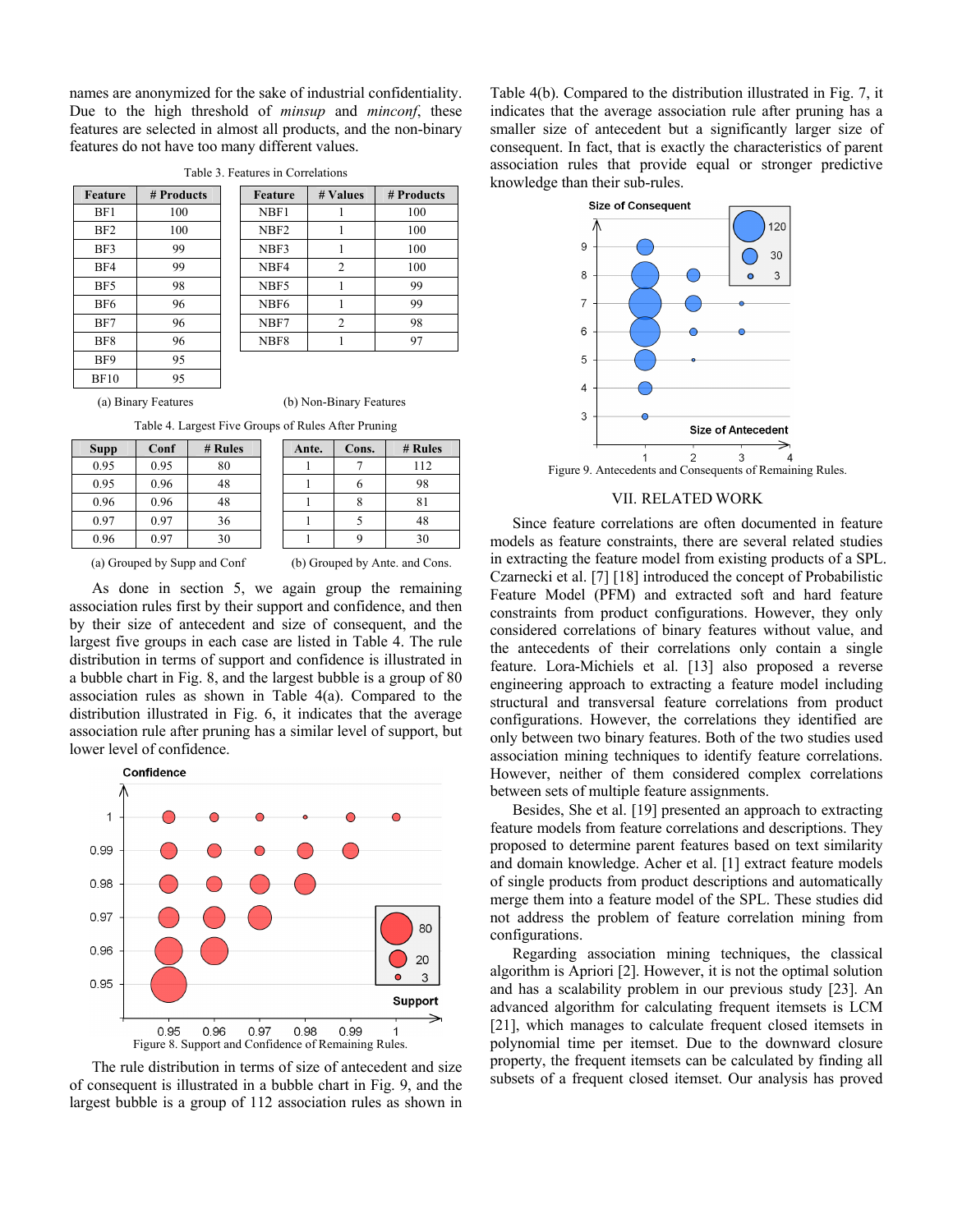that this algorithm is capable to handle large dataset, at lease when the minimum support is high.

Regarding correlation pruning, Bayardo et al. [3] proposed to prune the association rules that do not offer a significant predictive advantage. They introduced an additional constraint called improvement, which is defined as the minimum difference between the confidence of a rule and the confidence of any sub-rule. They argued that every association rule shall contribute to its predictive ability with positive improvement, and a setting of the minimum improvement is required as a constraint threshold to further prevent rules with marginal predictive advantage. However, the parent rule and the sub-rule in their definition must have the same consequent, and they only checked if the parent rule and the sub-rule have a subset relationship in their antecedents. In fact, a rule and its sub-rules can have a subset relationship both in their antecedents and consequents. In order to remedy the rule explosion problem, it is important to compare all combinations of rules and their subrules and prune all sub-rules with zero or negative improvement.

### VIII. CONCLUSION

In this paper, we identified feature correlations from existing product configurations in order to guide product configuration processes. A solution framework is presented with a series of processes, and association mining techniques are used to extract strong association rules as potential feature correlations. Then these correlations are pruned by removing the association rules that do not provide any predictive advantage. At last the remaining correlations are validated by domain experts. All the above processes except correlation validation are conducted automatically.

This approach is demonstrated on a large-scale industrial SPL in the embedded system domain, and finally 453 feature correlations with high support and confidence are derived, and most correlations have multiple feature assignments in their antecedents and consequents. Considering the missing or inconsistent feature correlations in SPL specifications, these feature correlations can be used to provide prediction knowledge and to improve the correctness and efficiency of product configuration processes.

#### ACKNOWLEDGMENT

This work is within the MOTION project of "Innovationszentrum Applied System Modeling", sponsored by the German state of Rhineland-Palatinate and Fraunhofer IESE. See http://www.applied-system-modeling.de/.

#### **REFERENCES**

- [1] M. Acher, A. Cleve, G. Perrouin, P. Heymans, C. Vanbeneden, P. Collet, and P. Lahire, "On extracting feature models from product descriptions," in Proceedings of the Sixth International Workshop on Variability Modeling of Software-Intensive Systems, ser. VaMoS '12. New York, NY, USA: ACM, 2012, pp. 45-54.
- [2] R. Agrawal and R. Srikant, "Fast algorithms for mining association rules in large databases," in Proceedings of the 20th International Conference on Very Large Data Bases, ser. VLDB

'94. San Francisco, CA, USA: Morgan Kaufmann Publishers Inc., 1994.

- [3] R. J. Bayardo, R. Agrawal, and D. Gunopulos, "Constraint-Based rule mining in large, dense databases," in Proceedings of the 15th International Conference on Data Engineering, ser. ICDE '99. Washington, DC, USA: IEEE Computer Society, 1999.
- [4] A. Ceglar and J. F. Roddick, "Association mining," ACM Comput. Surv., vol. 38, no. 2, Jul. 2006.
- [5] K. Czarnecki, S. Helsen, and U. W. Eisenecker, "Formalizing cardinality-based feature models and their specialization," Software Process: Improvement and Practice, vol. 10, no. 1, pp. 7-29, 2005.
- [6] K. Czarnecki and A. Wasowski, "Feature diagrams and logics: There and back again," in Proceedings of the 11th International Software Product Line Conference, ser. SPLC '07. Washington, DC, USA: IEEE Computer Society, 2007, pp. 23- 34.
- [7] K. Czarnecki, S. She, and A. Wasowski, "Sample spaces and feature models: There and back again," in Proceedings of the 2008 12th International Software Product Line Conference, ser. SPLC '08. Washington, DC, USA: IEEE Computer Society, 2008, pp. 22-31.
- [8] S. Deelstra and M. Sinnema, "Managing the complexity of variability in software product families," Ph.D. dissertation, Institute of Mathematics and Computing Science, University of Groningen, Jul. 2008.
- [9] G. Dong and J. Li, "Interestingness of discovered association rules in terms of Neighborhood-Based unexpectedness," in Proceedings of the Second Pacific-Asia Conference on Research and Development in Knowledge Discovery and Data Mining, ser. PAKDD '98. London, UK, UK: Springer-Verlag, 1998, pp. 72-86.
- [10] K. C. Kang, S. G. Cohen, J. A. Hess, W. E. Nowak, and A. S. Peterson, "Feature-Oriented domain analysis (FODA) feasibility study," Software Engineering Institute, Carnegie Mellon University Pittsburgh, PA., Tech. Rep. CMU/SEI-90-TR-21, Nov. 1990.
- [11] C.W. Krueger, "New Methods behind a New Generation of Software Product Line Successes", In K.C. Kang, V. Sugumaran, and S. Park, "Applied Software Product Line Engineering", Auerbach Publications, 2010, pp. 39-60.
- [12] The LCM tool. http://research.nii.ac.jp/~uno/codes.htm. (Jan 2013)
- [13] A. Lora-Michiels, C. Salinesi, and R. Mazo, "A method based on association rules to construct product line models," in VaMoS'10, 2010, pp. 147-150.
- [14] J. D. McGregor, "The evolution of product line assets," Tech. Rep., 2003.
- [15] The Orange Tool. http://orange.biolab.si/. (Oct 2012)
- [16] T. Patzke, M. Becker, M. Steffens, K. Sierszecki, J. E. Savolainen, and T. Fogdal, "Identifying improvement potential in evolving product line infrastructures: 3 case studies," in Proceedings of the 16th International Software Product Line Conference - Volume 1, ser. SPLC '12. New York, NY, USA: ACM, 2012, pp. 239-248.